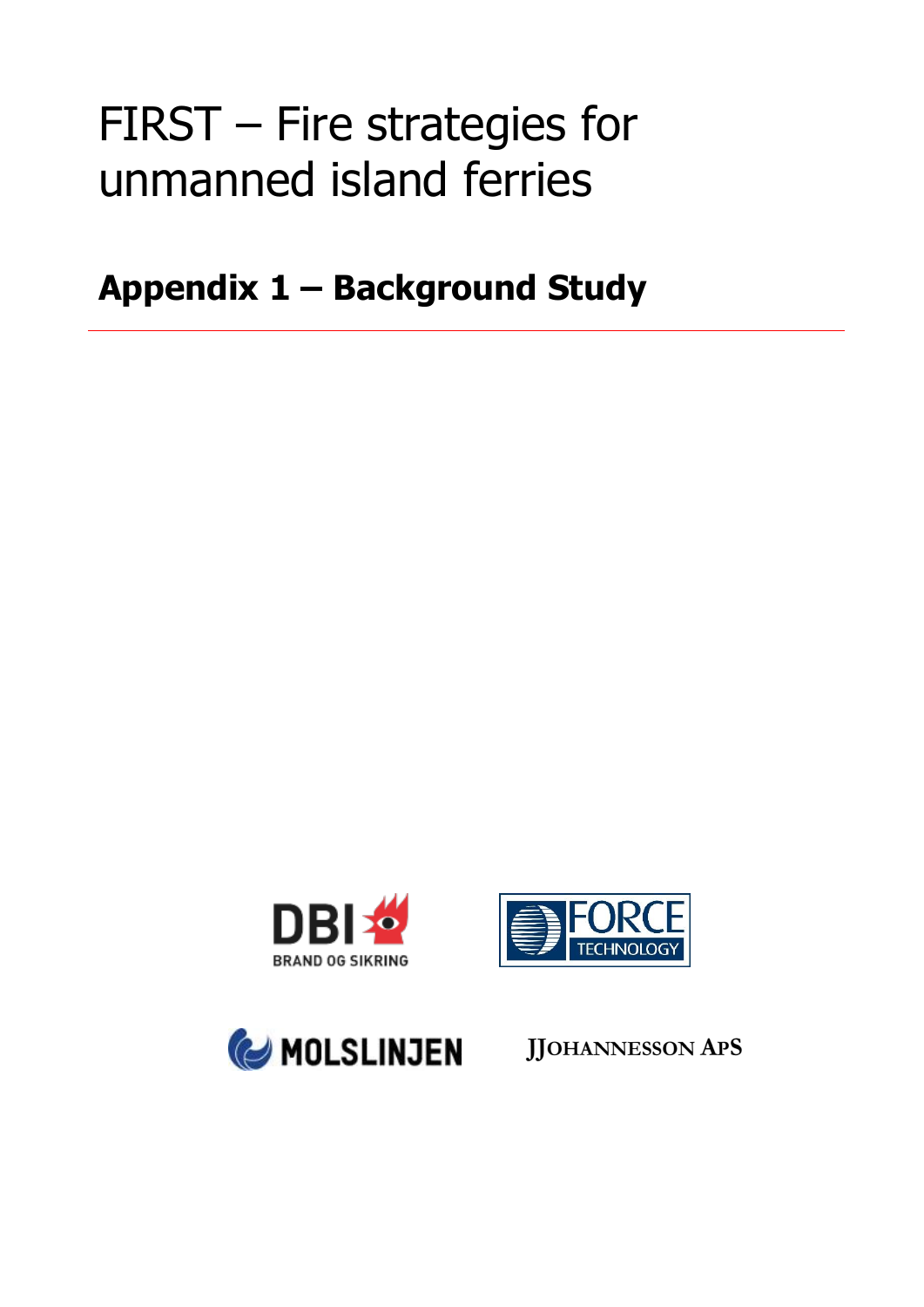

## **Content**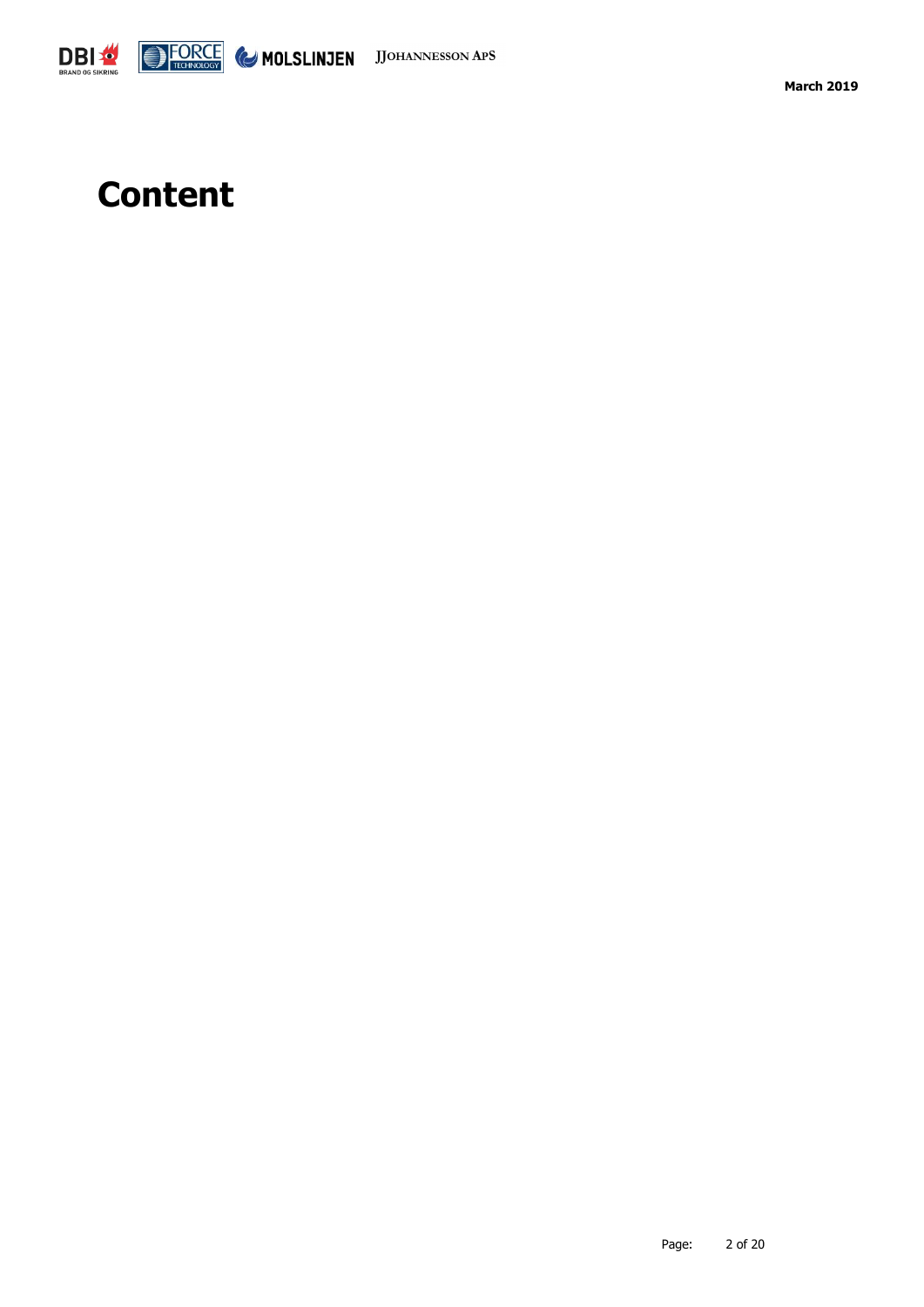

|              | 1 APPENDIX INTRODUCTION                     | 4                            |
|--------------|---------------------------------------------|------------------------------|
|              | 1.1 SCOPE                                   | 4                            |
|              | <b>1.2 LIMITATIONS</b>                      | ERROR! BOOKMARK NOT DEFINED. |
|              | 1.3 ACRONYMS                                | 4                            |
|              |                                             |                              |
| $\mathbf{2}$ | <b>GENERAL DEFINITIONS AND CONCEPTS</b>     | 5                            |
|              | <b>2.1 AUTONOMY LEVELS</b>                  | 5                            |
|              | 2.2 MANNING - A WIDER DEFINITION            | 8                            |
|              |                                             |                              |
|              | 3 LAWS, RULES, AND GUIDELINES               | 9                            |
|              | <b>3.1 DANISH REGULATIONS</b>               | 9                            |
|              | 3.1.1 AREA OF OPERATION                     | 9                            |
|              | <b>3.2 INTERNATIONAL REGULATIONS</b>        | 11                           |
|              | <b>3.3 GUIDELINES FROM CLASS SOCIETIES</b>  | 11                           |
|              | 3.3.1 LLOYDS REGISTER (LR)                  | 11                           |
|              | 3.3.2 BUREAU VERITAS (BV)                   | 14                           |
|              | <b>4 TECHNICAL SOLUTIONS</b>                | 15                           |
|              | <b>4.1 SUPPLIERS</b>                        | 15                           |
|              | 4.1.1 KONGSBERG                             | 15                           |
|              | 4.1.2 ROLLS-ROYCE (RR)                      | 15                           |
|              | 4.1.3 WÄRTSILÄ                              | 16                           |
| 5.           | INSIGHTS FROM THE DANISH MARITIME AUTHORITY | 17                           |
| 5.1          | A GENERAL NOTION OF SUPPORT                 | 17                           |
| 5.2          | <b>KEY POINTS</b>                           | 17                           |
| 5.3          | <b>MANNING</b>                              | 18                           |
|              | 5.4 SUPER USERS                             | 19                           |
| 6            | <b>REFERENCER</b>                           | 20                           |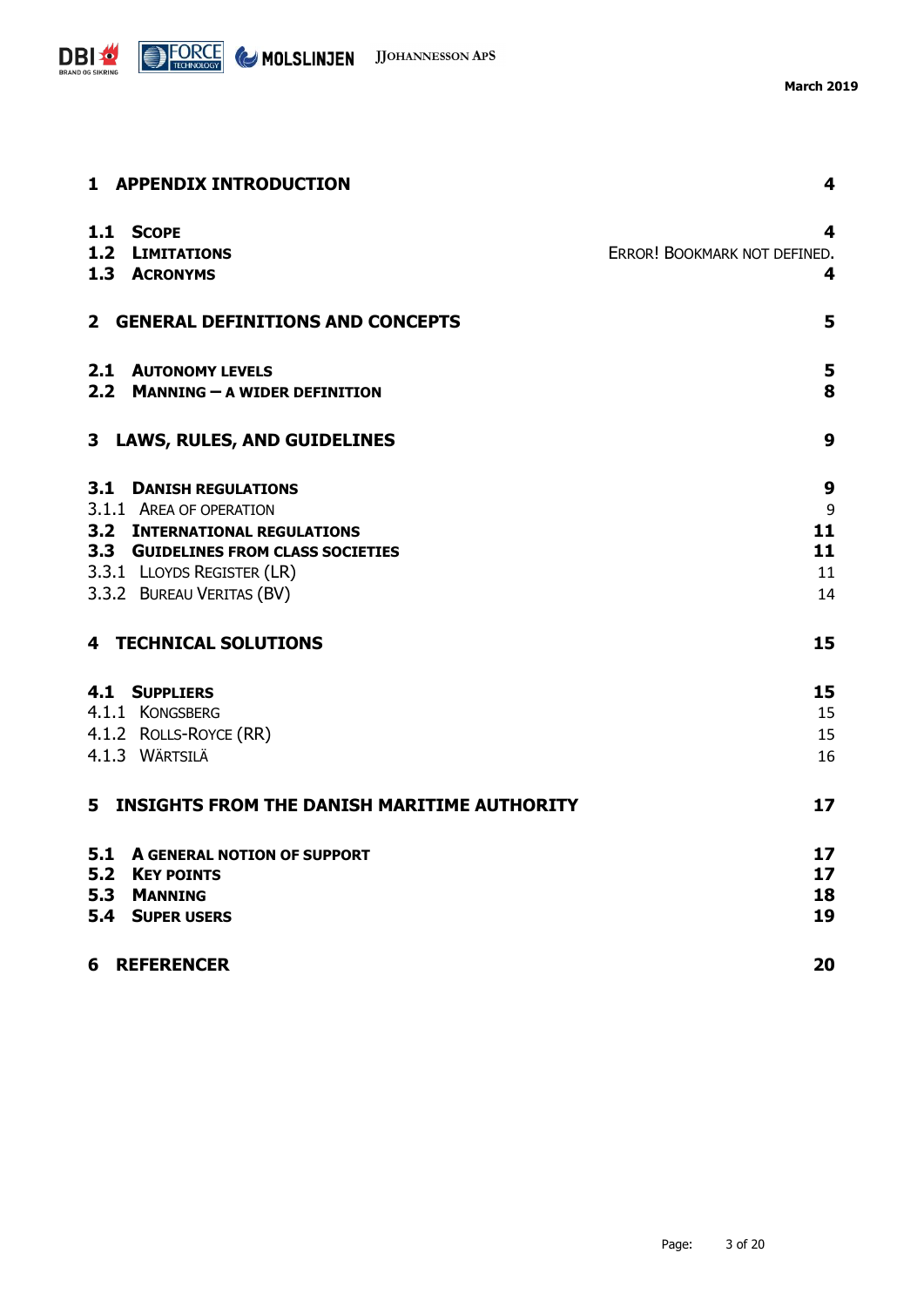## <span id="page-3-0"></span>**1 Appendix Introduction**

#### <span id="page-3-1"></span>**1.1 Scope**

The scope of this appendix is to function as a background study regarding the current trends in and state of - autonomous maritime vessels and hereby explore the readiness for autonomous ferries in Denmark. Specifically, the appendix provides a brief introduction to the concept of autonomy, a review of the current laws, regulations, and guidelines, a short presentation of key developers as well as viewpoints and insights from the Danish Maritime Authority.

The overall project is based on an actual ferry design provided by Molslinjen (Formerly Rederiet Færgen). This design is Sønderho II, the replacement ferry for Sønderho, currently in service between Esbjerg and Fanø in Jutland. However, this appendix will seek to establish a broader focus on the readiness for autonomous ferries in Danish waters.

#### <span id="page-3-2"></span>**1.2 Acronyms**

| <b>BV</b>    | Bureau Veritas                                                       |
|--------------|----------------------------------------------------------------------|
| <b>CCTV</b>  | <b>Closed Circuit Television</b>                                     |
| EU           | European Union                                                       |
| <b>GPS</b>   | <b>Global Positioning System</b>                                     |
| <b>IMO</b>   | <b>International Maritime Organisation</b>                           |
| <b>RCM</b>   | <b>Risk Control Measure</b>                                          |
| <b>RCO</b>   | <b>Risk Control Options</b>                                          |
| <b>SCC</b>   | <b>Shore Control Centre</b>                                          |
| <b>SOLAS</b> | International Convention for the Safety of Life at Sea               |
| <b>STCW</b>  | International Convention on Standards of Training, Certification and |
|              | Watchkeeping for Seafarers                                           |
| LR.          | Lloyds Register                                                      |
| <b>MSC</b>   | The Maritime Safety Committee of IMO                                 |
| <b>MASS</b>  | Maritime Autonomous Surface Ships                                    |
| <b>UMS</b>   | <b>Unmanned Marine System</b>                                        |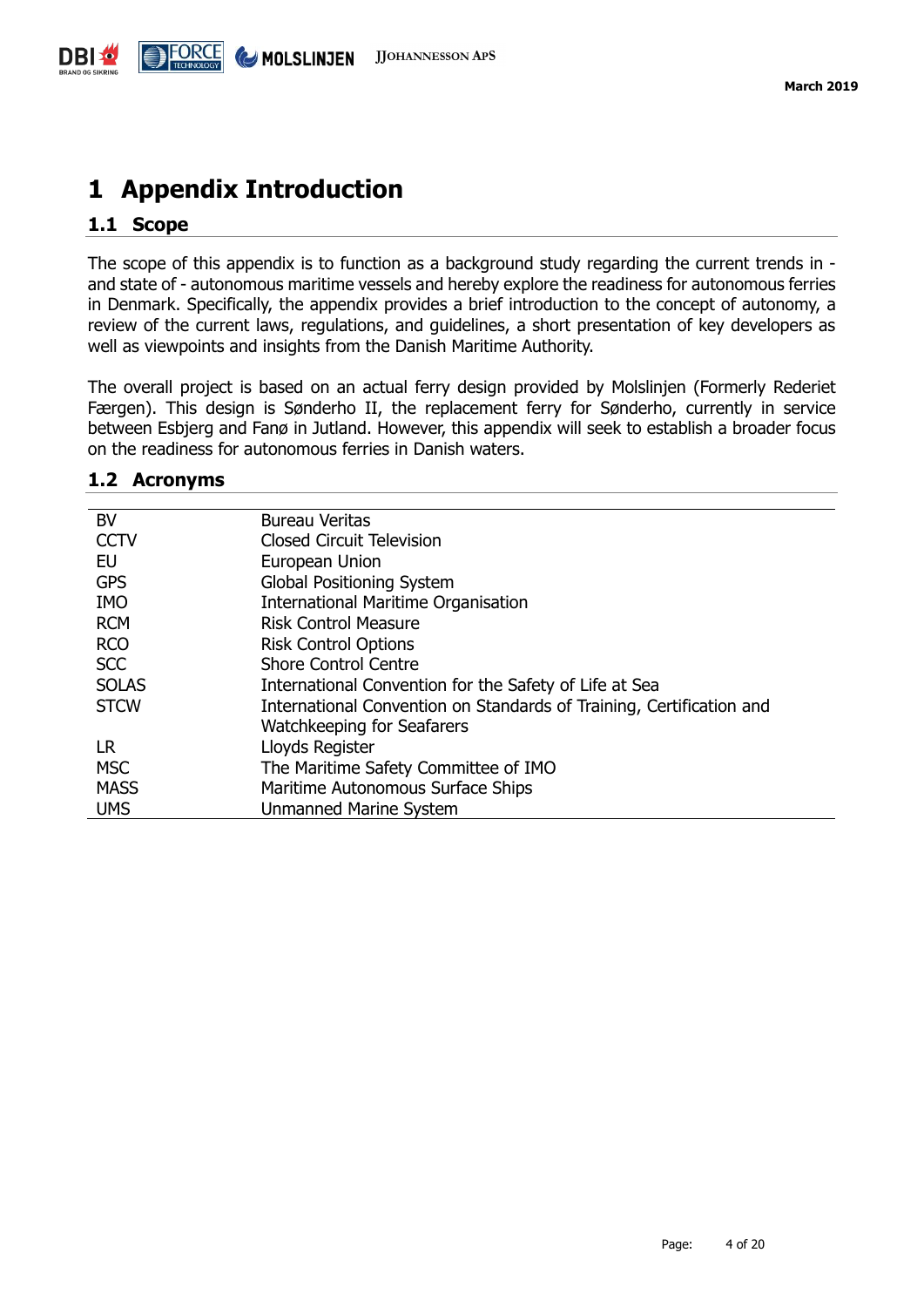## <span id="page-4-0"></span>**2 General definitions and concepts**

When addressing the concept of autonomous vessels it is key to note that there are several definitions of what an autonomous ship is. Among others, these definitions are available in autonomous vessel guidelines from class societies [1], [2] & [3]. The overall definition is often accompanied by a more detailed definition, of what functions an autonomous ship is able to take over from the crew. To give an idea of which directions some definitions point in, two quotes to exemplify this are included below.

"Autonomous ship: ship having the same capabilities as those of a smart ship <sup>1</sup> and including autonomous systems capable of making decisions and performing actions with or without human in the loop. An autonomous ship may be manned with a reduced crew or unmanned with or without supervision. [1]"

Bureau Veritas's (BV) definition of an autonomous ship, is as stated above

The ship's control system computes consequences and risks. The control system makes independent decisions and determines its actions. Operators at shore are only included in decisions, if the system fails or is confused enough to ask for human assistance in decision-making. If this occurs, the autonomy levels changes to a lower  $level....$ "  $[4]^{2}$ 

The above quote is Rambøll and CORE's over all definition of what an autonomous ship is. The definition is not that different from BV's. One key difference is however that the autonomous system must be able to compute risks and consequences of different choices.

Below some of the commonly used terms, when dealing with autonomy, will be presented and variations hereof will be discussed briefly.

#### <span id="page-4-1"></span>**2.1 Autonomy levels**

-

To give a more nuanced picture of these definitions it seems beneficial to present a couple of autonomy level examples from well-known class societies. See Lloyds Register's (LR) definition in [Table 1](#page-4-2) and Bureau Veritas's definition in [Table](#page-5-0) 2.

<span id="page-4-2"></span>Table 1: General autonomy levels as defined by LR [3]

 $1$  Smart ship: generic term to define a connected ship, capable of collecting data from sensors and having the capacity to process a large amount of data in order to assist the crew during the decision making process. Compared to a conventional ship, a smart ship may be manned with reduced crew or totally unmanned with a remote control. [1]

<sup>&</sup>lt;sup>2</sup> Original text in Danish: Skibets styresystem beregner konsekvenser og risici. Styresystemet træffer selv afgørelser og afgør sine handlinger. Operatør i land inddrages kun i beslutninger, hvis systemet fejler eller er i vildrede og anmoder om menneskelig beslutningstagen. Hvis dette sker, skifter autonominiveauet til R eller RU afhængig af, om skibet er bemandet eller ej.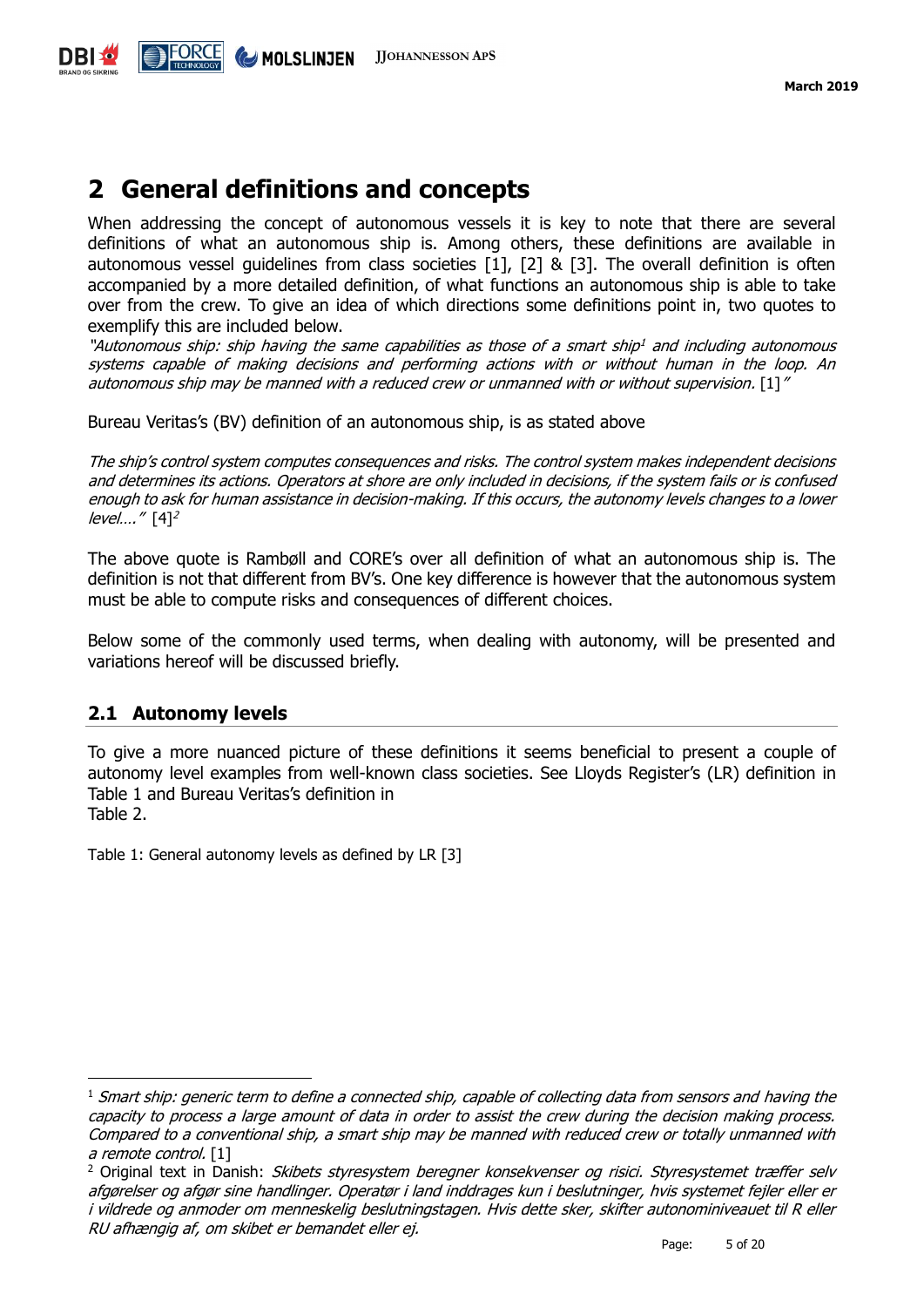

| AL <sub>0</sub>      | Manual: No autonomous function. All action and decision-making performed manually<br>(n.b. systems may have level of autonomy, with Human in/ on the loop.), i.e. human<br>controls all actions.                                            |
|----------------------|---------------------------------------------------------------------------------------------------------------------------------------------------------------------------------------------------------------------------------------------|
| AL1                  | On-board Decision Support: All actions taken by human Operator, but decision support                                                                                                                                                        |
|                      | tool can present options or otherwise influence the actions chosen. Data is provided<br>by systems on board.                                                                                                                                |
| AL <sub>2</sub>      | On & Off-board Decision Support: All actions taken by human Operator, but decision<br>support tool can present options or otherwise influence the actions chosen. Data may                                                                  |
|                      | be provided by systems on or off-board.                                                                                                                                                                                                     |
| AL3                  | Active' Human in the loop: Decisions and actions are performed with human<br>supervision. Data may be provided by systems on or off-board.                                                                                                  |
| AL4                  | Human on the loop, Operator/ Supervisory: Decisions and actions are performed<br>autonomously with human supervision. High impact decisions are implemented in a<br>way to give human Operators the opportunity to intercede and over-ride. |
| $\lambda$ . $\Gamma$ | Fully authorized and Davely and contact according unless placed and and actively applied a                                                                                                                                                  |

- AL5 Fully autonomous: Rarely supervised operation where decisions are entirely made and actioned by the system.
- AL6 Fully autonomous: Unsupervised operation where decisions are entirely made and actioned by the system during the mission.

<span id="page-5-1"></span><span id="page-5-0"></span>The autonomy levels presented in [Table 1](#page-4-2) range from AL0 to AL6, where AL0 describe the level of autonomy present on current ships and AL6 describe a fully autonomous ship. The intermediate levels consider ships in which the crew/master has progressively fewer parts of the operation to handle entirely manually.

Table 2: Navigational autonomy levels as defined by Bureau Veritas [1]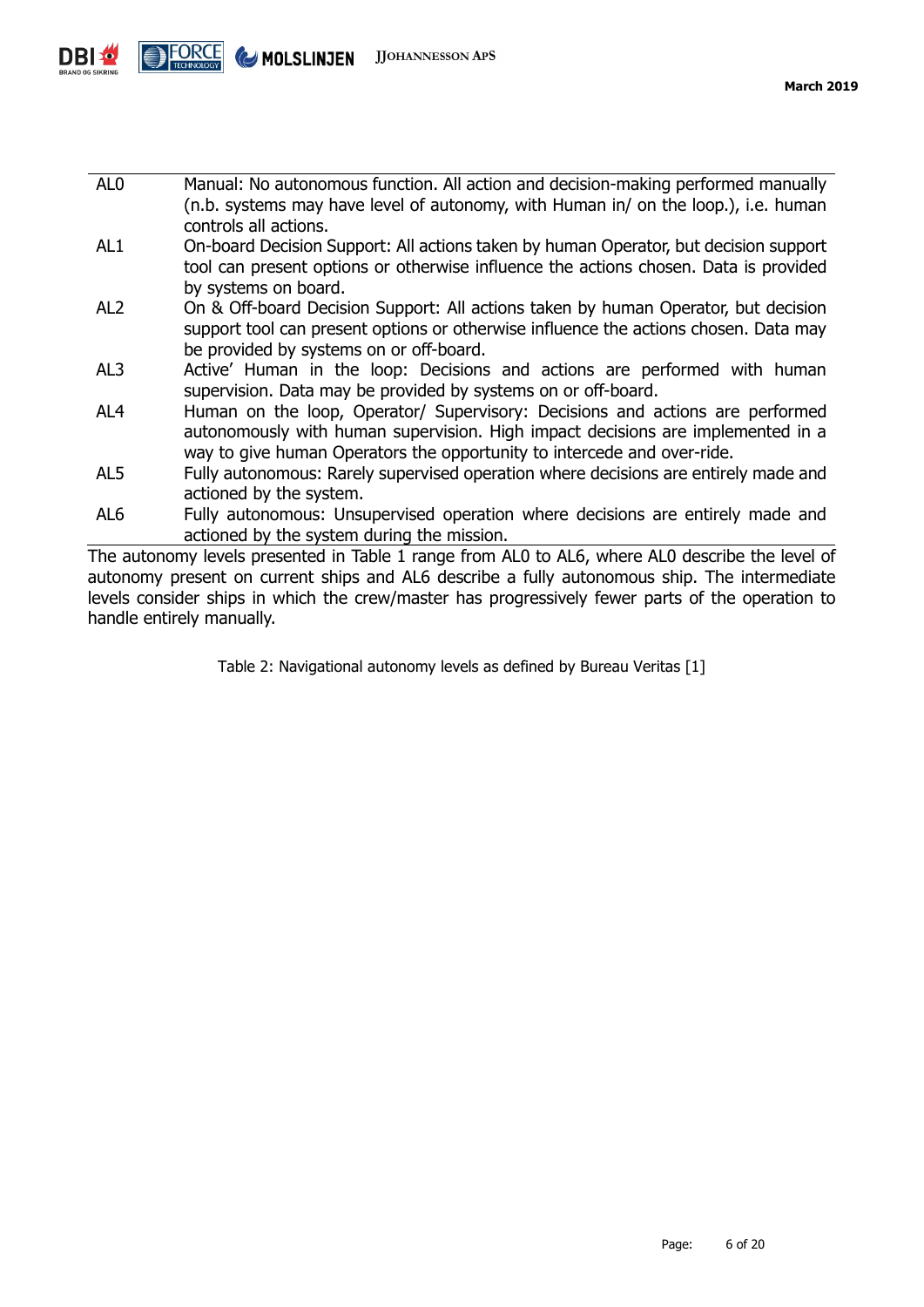| <b>Ship</b><br>category |             | <b>Level of</b><br>autonomy | <b>Manned</b> | <b>Method of</b><br>control                                                                                  | <b>Authority to</b><br>make<br>decisions | <b>Actions</b><br>initiated<br>by |
|-------------------------|-------------|-----------------------------|---------------|--------------------------------------------------------------------------------------------------------------|------------------------------------------|-----------------------------------|
| <b>Conventional</b>     | $\mathbf 0$ | Human<br>operated           | Yes           | Automated or<br>manual operations<br>are under human<br>control                                              | Human                                    | Human                             |
| <b>Smart</b>            | 1           | Human<br>directed           | Yes/No        | Decision support<br>Human makes<br>decisions and<br>actions                                                  | Human                                    | Human                             |
| <b>Autonomous</b>       | 2           | Human<br>delegated          | Yes/No        | Human must<br>confirm decisions                                                                              | Human                                    | System                            |
|                         | 3           | Human<br>supervised         | Yes/No        | System is not<br>expecting<br>confirmation<br>Human is always<br>informed of the<br>decisions and<br>actions | Software                                 | System                            |
|                         | 4           | <b>Fully</b><br>autonomous  | No            | System is not<br>expecting<br>confirmation<br>Human is<br>informed only in<br>case of<br>emergency           | Software                                 | System                            |

The BV autonomy level description seen in [Table 2](#page-5-1) is to some degree more specific in its definitions of autonomy levels than LR. Further, the category "Smart Ship<sup>3</sup>" is part of the steps towards fully autonomous ships. A large portion of existing ships may to some extend already be characterised as smart ships. Decision support systems that advice on potential ship motions in adverse conditions, speed-trim fuel optimisation, anti-collision systems and structural monitoring are already present on parts of the world fleet.

An important notion to consider is that from a helicopter view, the definitions in [Table 1](#page-4-2) & [Table 2](#page-5-1) can apply to the entire ship and operation, but may also apply to specific parts of the ship and operation. Consequently, autonomy can be understood in the popular term of un-maned voyage, but much more plausible in the near future, autonomous marine vessels will mean autonomous decision-making or navigation in some use-cases and under certain operational conditions. Therefore it should be considered that an autonomous vessel can and most likely will be crewed, at least in the near future. From the interview with the Danish Maritime Authority, seen in section [5,](#page-16-0) the latter will most likely apply to initial autonomous ship designs. The Sønderho II ferry project will most likely aim towards LR's autonomy level AL3 or AL4 or BV's autonomy level 2 and 3.

-

<sup>&</sup>lt;sup>3</sup> Smart ship: generic term to define a connected ship, capable of collecting data from sensors and having the capacity to process a large amount of data in order to assist the crew during the decision making process. Compared to a conventional ship, a smart ship may be manned with reduced crew or totally unmanned with a remote control [1]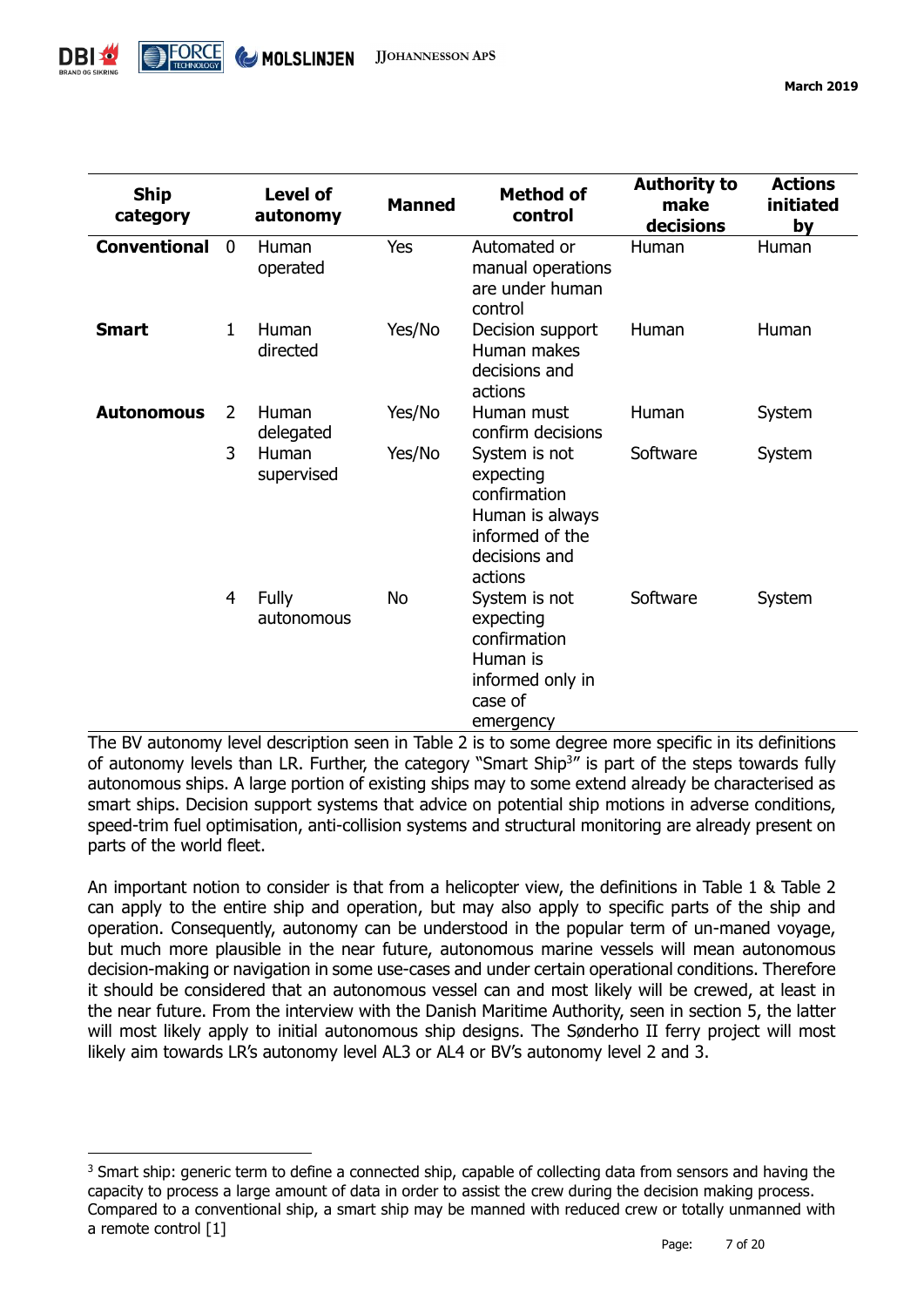#### <span id="page-7-0"></span>**2.2 Manning – a wider definition**

In a traditional sense, the "manning" required to operate a ship would include the ship's crew and a supporting organisation on land, i.e. designated person ashore. Minimum manning requirements are set by the flag state with reference to SOLAS $4$  and STCW $5$ . To determine the minimum safe manning several factors like size, mooring arrangements and level of ship automation must be taken into account [5].

Considering autonomous ships, where in some cases the end goal is to eliminate the necessity of a permanent on-ship crew. Guidelines in most cases stipulate the requirement of having a shore control centre (SCC). BV considers the SCC an extension of the ship. Within the current scope/prospect, autonomous ships will not go entirely crewless, as autonomous ships will have designated personal on shore to handle tasks too "complex" for the system to handle. Regarding the educational and training requirements for shore control manning, it is currently unknown, but in the early states they most likely will not differ much from current standards.

-

<sup>4</sup> SOLAS - International Convention for the Safety of Life at Sea

<sup>5</sup> STCW - International Convention on Standards of Training, Certification and Watchkeeping for Seafarers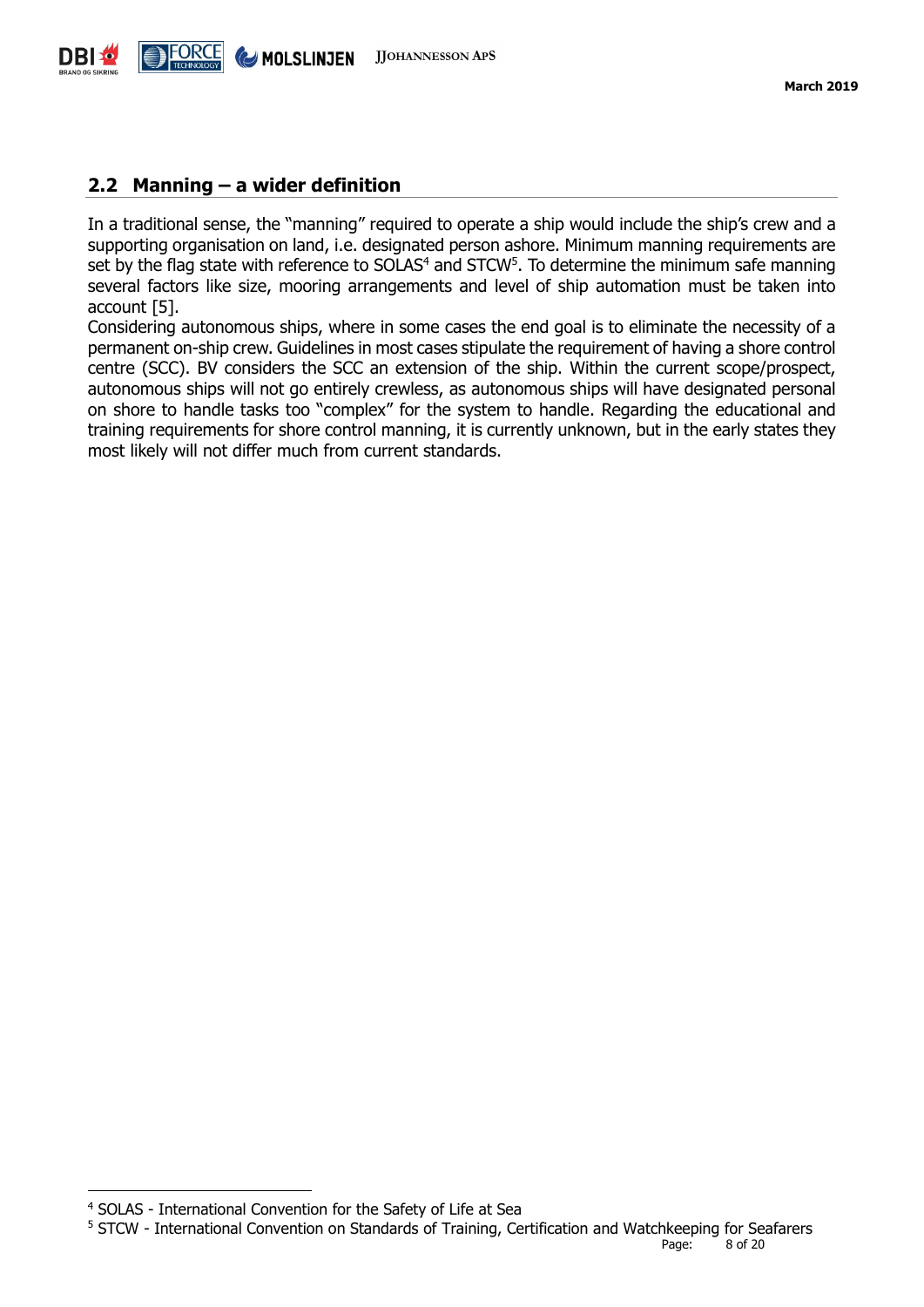## <span id="page-8-0"></span>**3 Laws, Rules, and Guidelines**

Currently there are no international rules specifically governing autonomous ships or vessels. First time the issue was addressed in the IMO was on the 99<sup>th</sup> Maritime Safety Committee (MSC) session in May 2018<sup>6</sup>. During this session, work was officially initiated on Maritime Autonomous Surface Ships (MASS). On the next session, i.e. the 100<sup>th</sup> MSC session, it was decided that an IT-tool for development of autonomous ships should be created [5]. A scoping exercise for how the issue should be addressed in IMO is underway. However, it is a very complex and long process and most likely regulation will have to happen on multiple levels as several chapters will be affected. Consequently, there is currently no set of rules to follow in order to ensure compliance towards IMO when designing an autonomous vessel.

In Denmark, autonomous ships have been part of a clear political strategy defined in 2017. The Ministry of Industry, Business, and Financial Affairs drive this strategy. To help the industry along the previous minister has stipulated the importance of adapting legislation to allow autonomous ships<sup>7</sup>. As of now, there is not a set of national rules that describe what is necessary to get an autonomous ship approved.

Class societies have however been developing guidelines that describe what they consider best practice when engineering autonomous maritime solutions. These are quite concerned with topics like redundancy, risk assessments, and latency in communication.

Below section will be dealing in more detail with what regulations actually apply to autonomous ships and what practical procedural steps are necessary to get an autonomous ship approved. The point of reference will be the Sønderho II project and therefore limited considerations are given to ships for international operations.

#### <span id="page-8-1"></span>**3.1 Danish regulations**

Passenger ships operating solely in Danish territorial waters will have to abide by the Danish Maritime Authority's (DMA) Declaration D [6], [7], [8], [9] & [10]. The declarations are updated regularly to keep up with developments in international regulations from EU and the IMO. As of such, a great deal of Declaration D is rules that are implemented to create a harmonization between all countries in EU. Further, it is an implementation of IMO founded rules into Danish law. In general, there are very few specifically Danish rules in these declarations and great efforts are put into removing these. Currently there are no specific rules for autonomous ships.

#### <span id="page-8-2"></span>**3.1.1 Area of operation**

-

The Sønderho II ferry will only operate in the waters between Fanø and Esbjerg. Danish domestic waters are split into three types of areas, i.e. B, C and D areas. Areas denoted 'A' do exist, but is not present on DMA's map of area characterization, as seen in [Figur 1](#page-9-0)

<sup>6</sup> News article about IMO discussing autonomous ships, from the Maritime Executive: "IMO Takes First Steps to Address Autonomous Ships" [Link](https://www.maritime-executive.com/article/imo-takes-first-steps-to-address-autonomous-ships)

 $<sup>7</sup>$  News article about improving legislation on autonomous ships: "Regeringen vil bane vej for skibe uden</sup> kaptajn" [Link](https://www.dr.dk/nyheder/politik/regeringen-vil-bane-vej-skibe-uden-kaptajn)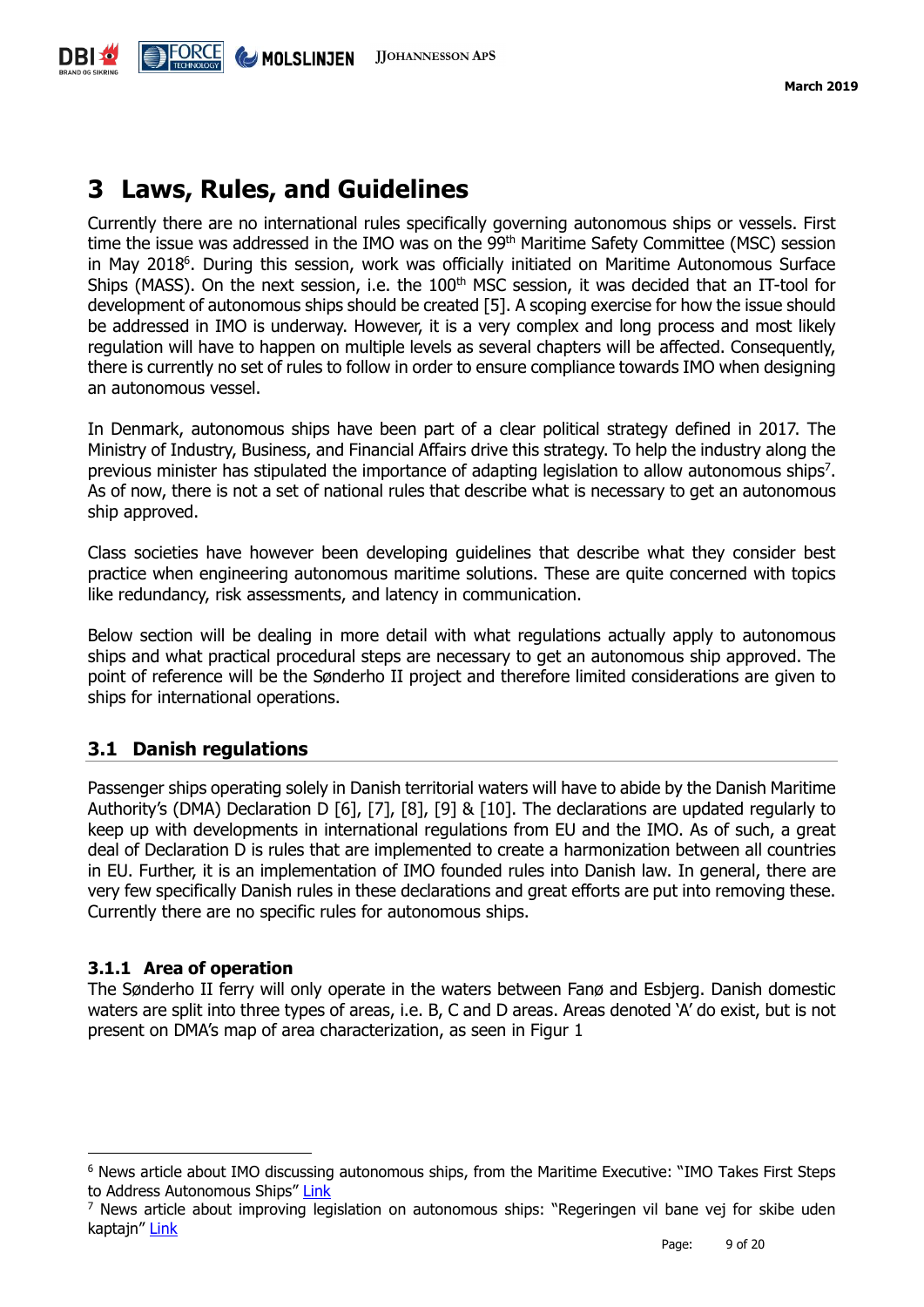



Figur 1: Domestic sea areas in Denmark, denoted B, C and D

<span id="page-9-0"></span>The sea area between Esbjerg and Fanø is characterised as a D area. Such areas provide limited environmental challenges, i.e. low wave heights and short distances to an area of refugee. For exact definition see below, excerpt from Declaration D:

"Class D comprises passenger ships for domestic travels in sea areas where the likelihood of having a significant wave height greater than 1.5 m is less than 10 %, calculated on basis of all year around operation or over a specific part of the year for operation in said part of the year; the ships can at no time be more than 6 nautical miles away from a port of refugee or 3 nautical miles away from the coastline, where shipwrecked can be brought to shore at mean water level." [6]

Areas denoted C, B and A denote progressively harsher environmental condition, see Declaration D for specifics. Because of the light environmental conditions in areas denoted D, requirements for radio equipment, means of communication and redundancy in said communication means are significantly reduced.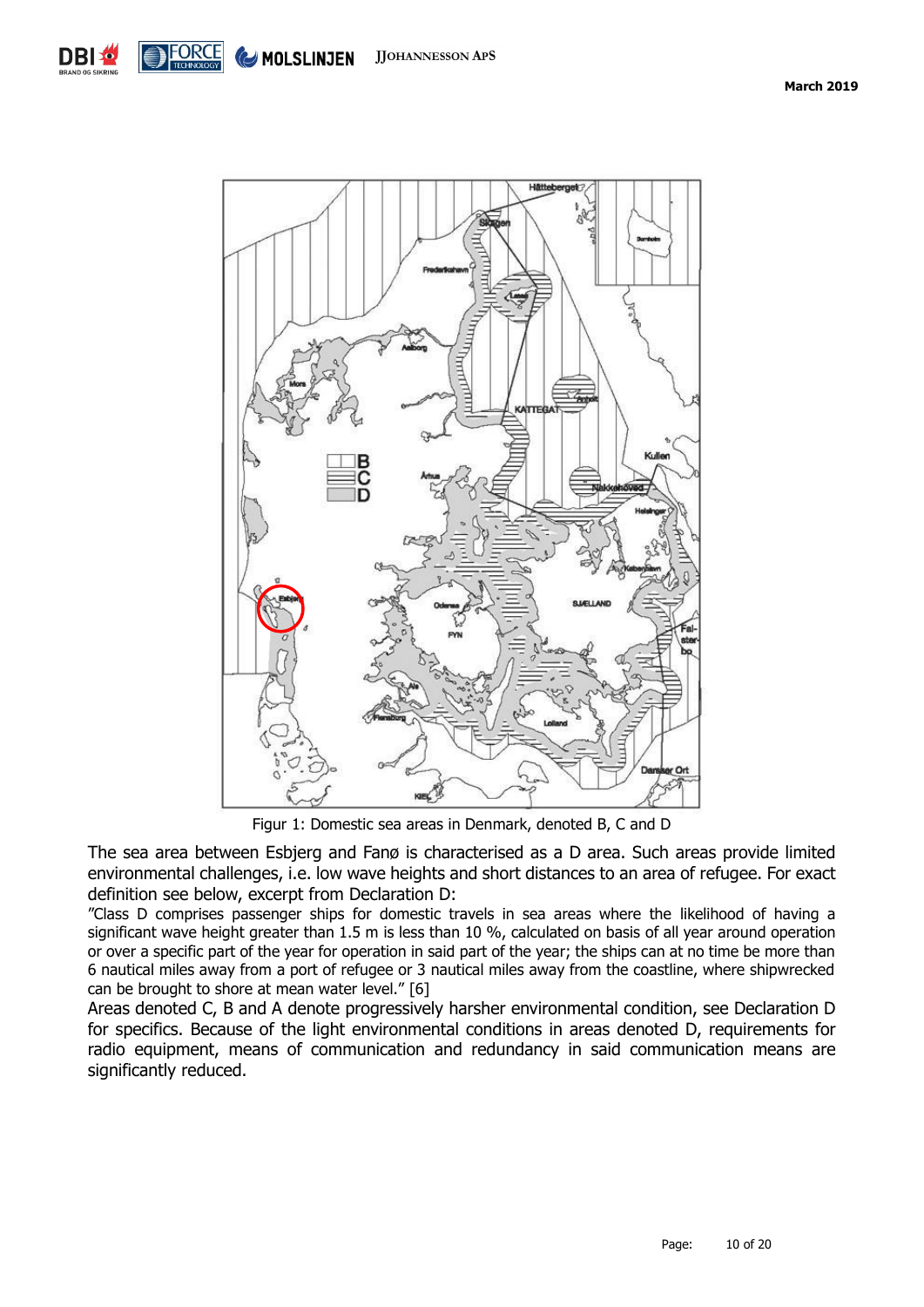#### <span id="page-10-0"></span>**3.2 International regulations**

Passenger ships only performing domestic travels will, as previously mentioned, not have to abide rules stated in international rules stated in SOLAS and similar. However quite a significant amount of the Danish declaration D refers to rules created in IMO. As an example, the interior materials must be tested and approved according to the IMO's FTP-code, the SOLAS's load-line convention must be followed and damage condition stability. As previously mentioned, there are no international or IMO rules specific for autonomous ships

#### <span id="page-10-1"></span>**3.3 Guidelines from class societies**

In anticipation of autonomous ship designs, class societies have formalised guidelines that describe necessary steps or principles to follow in order to get such designs approved.

The guidelines deal with issues like navigation, structural integrity, and most of the all how to ensure safe operation when certain processes are "automated". Below sections will present how LR, BV and DNV-GL have formalised this into guidelines.

#### <span id="page-10-2"></span>**3.3.1 Lloyds Register (LR)**

In February 2017 LR published the document "ShipRight - LR Code for Unmanned Marine Systems" [3] to describe best practise in developing Unmanned Marine System (UMS). Essentially the code deals with the subjects presented in [Table 3.](#page-10-3) For each subject it does this by:

- Presenting the scope, i.e. what is covered on the given subject
- Outlines the goal, i.e. what should be achieved through the functional objectives and performance requirements
- Defines functional objectives, in relation to maintenance and safety
- Describes performance requirements, i.e. what parameters must designed towards

<span id="page-10-3"></span>The information in [Table 3](#page-10-3) is limited to the subject that in some way deals fire.

Table 3: Summary of LR ShipRight document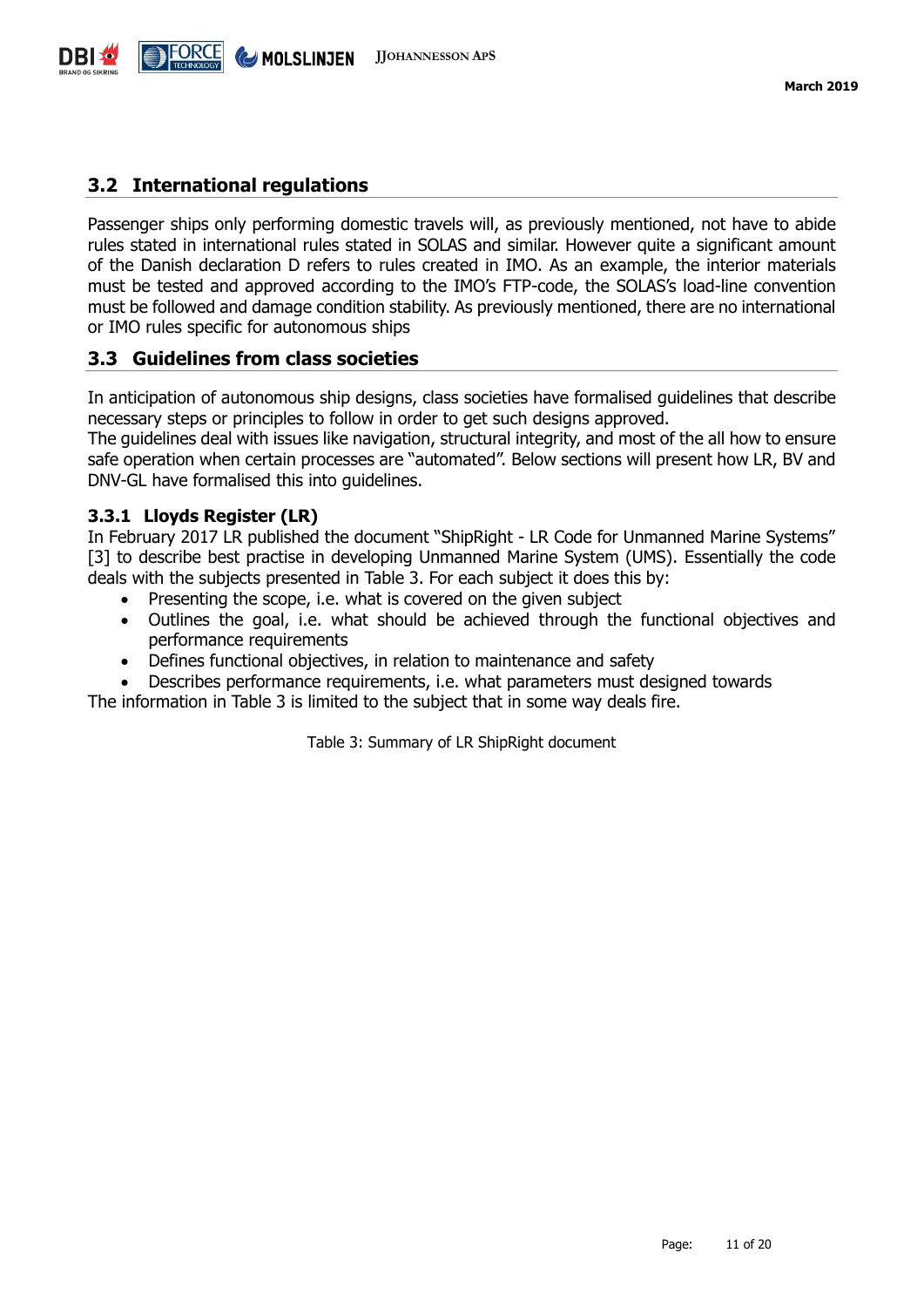

| <b>Subject</b>   | <b>Summary</b>                                                                                                                                                                                                                                                                                                                                                                                                                                                                                                                                                                                                                                           |
|------------------|----------------------------------------------------------------------------------------------------------------------------------------------------------------------------------------------------------------------------------------------------------------------------------------------------------------------------------------------------------------------------------------------------------------------------------------------------------------------------------------------------------------------------------------------------------------------------------------------------------------------------------------------------------|
| <b>Structure</b> | The overall goal is to ensure that the ship's structure is designed, constructed<br>and maintained to a degree that ensures safe operation in all reasonably<br>foreseeable operating conditions.                                                                                                                                                                                                                                                                                                                                                                                                                                                        |
|                  | This mean that the ship's structure must be able to carry and respond to all<br>foreseen loads in a predictable safe manner and meet requirements for<br>watertight, weathertight, and fire integrity.                                                                                                                                                                                                                                                                                                                                                                                                                                                   |
|                  | The performance requirements dictate that consideration shall be given<br>towards the probability of the occurrence of a load and combinations of loads<br>that are outside of the reasonably foreseeable operation scheme. Essentially<br>meaning that safety margins must be implemented. This must be considered<br>in relation to ballast, cargo, and similar, but also fire. To exemplify hydrostatic<br>and global loads may change significantly if water is used for extinguishing a<br>fire in a room and this room is partially filled with water. Such cases should<br>be thought of in advance of the construction and used as design input. |
|                  | Structural parts may experience reduced properties in the event of a fire, i.e.<br>reduced structural carrying capacity and similar. The guideline describes that<br>this must be taken into consideration when designing the ship. This is not<br>different from other ship design standards and may likely be solved via<br>insulation and similar.                                                                                                                                                                                                                                                                                                    |
| <b>Stability</b> | The overall goal is to ensure sufficient buoyancy, stability, watertight, and<br>weathertight integrity.                                                                                                                                                                                                                                                                                                                                                                                                                                                                                                                                                 |
|                  | Like in the case of structural considerations, the stability of a ship may be<br>significantly affected by a fire and subsequent extinguishing procedures.<br>Because of such scenarios, there is a functional objective for reserve<br>buoyancy and adequate stability.                                                                                                                                                                                                                                                                                                                                                                                 |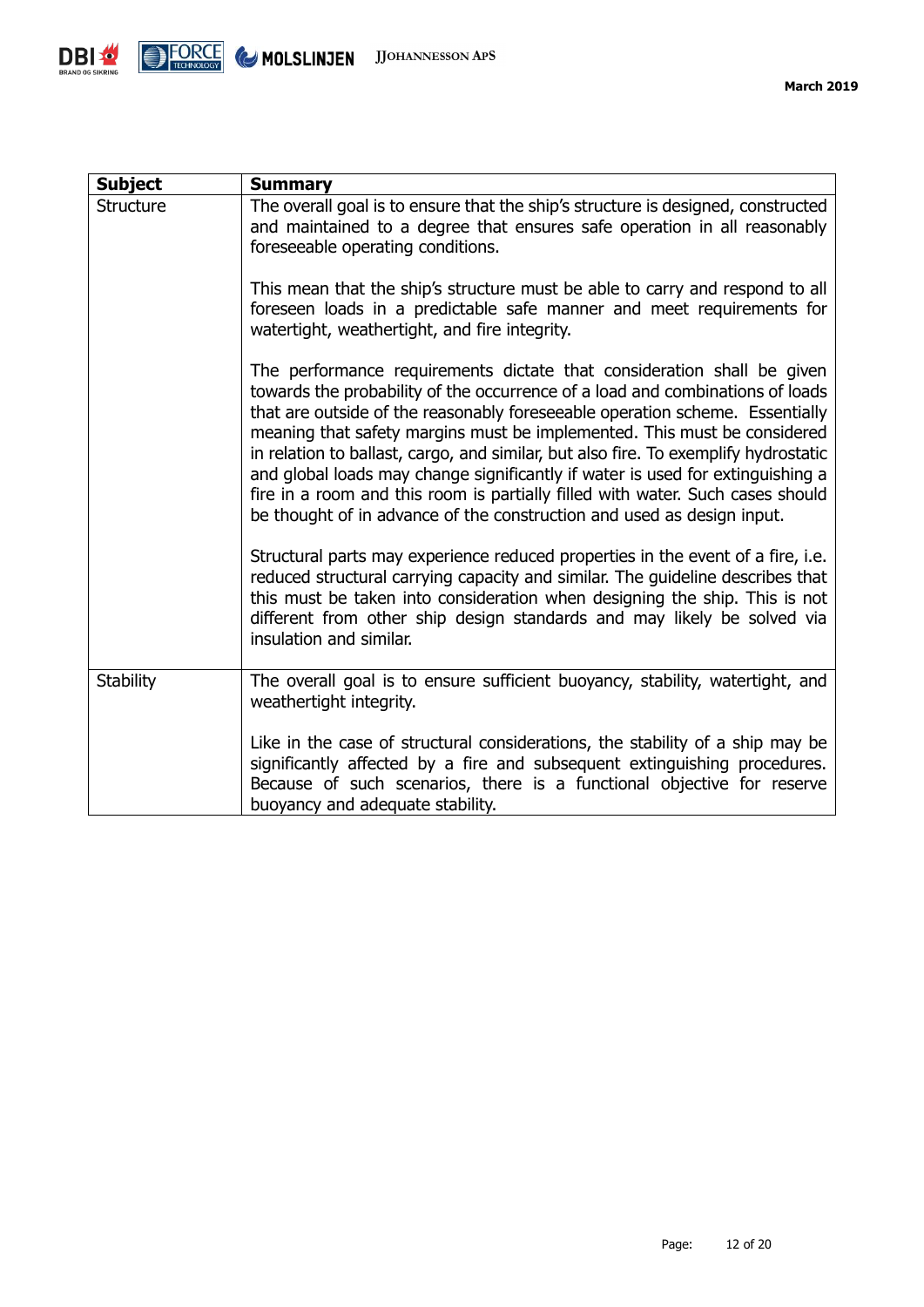

| Control system                   |                                                                                                                                                                                                                                                                                                                                                                                                                                                                                                                                                                                                                                                                                                                                                                                                                                                                                                                                                                                                                                                               |
|----------------------------------|---------------------------------------------------------------------------------------------------------------------------------------------------------------------------------------------------------------------------------------------------------------------------------------------------------------------------------------------------------------------------------------------------------------------------------------------------------------------------------------------------------------------------------------------------------------------------------------------------------------------------------------------------------------------------------------------------------------------------------------------------------------------------------------------------------------------------------------------------------------------------------------------------------------------------------------------------------------------------------------------------------------------------------------------------------------|
|                                  | <b>Scope:</b> onboard and remote control of navigation, propulsion, and<br>manoevering. Also systems for transmission of data<br>Goal: level of integrity sufficient safe and maintainable operation<br><b>Funtional obj:</b><br>Enable operation in all reasonably foreseeable conditions<br>Operate in a predictable manner<br>Meet requirements for watertight, weathertight, and fire integrity<br>minimise risk of fire<br>Crew must have adequate access, information, and instructions for safe<br>operation<br><b>Performance req.:</b><br>-Actually a requirement to use sensors, systems and eq. to operator<br>autonomous control system of potential hazards and op state<br>-Control ambient condition<br>-Designed with consideration towards human system interface<br>-Sensor data shall be logged<br>-Automatically initiation of corrective measures<br>-Minimise risk to people, environment, or assets<br>-Visual and audio alarm if energy source fails<br>-Software failures shall never escalate, hinder mitigation or recovery from a |
| Electrical systems               | hazardous situation                                                                                                                                                                                                                                                                                                                                                                                                                                                                                                                                                                                                                                                                                                                                                                                                                                                                                                                                                                                                                                           |
| Navigation                       |                                                                                                                                                                                                                                                                                                                                                                                                                                                                                                                                                                                                                                                                                                                                                                                                                                                                                                                                                                                                                                                               |
| systems                          |                                                                                                                                                                                                                                                                                                                                                                                                                                                                                                                                                                                                                                                                                                                                                                                                                                                                                                                                                                                                                                                               |
| Propulsion<br>and<br>manoeuvring |                                                                                                                                                                                                                                                                                                                                                                                                                                                                                                                                                                                                                                                                                                                                                                                                                                                                                                                                                                                                                                                               |
| Fire                             | Goal: detect and extinguish a fire with a level of sufficient<br>Functional:<br>-Constructed to minimise the risk of initiating a fire<br>-Constructed to detect, contain, and extinguish fire<br>Performance req.:<br>-Effect and proportionate means of extinguishing<br>-Should consider risk of ignition, fire growth potential, and operational<br>importance<br>-May not pressurise rooms, endanger stability<br>-Status of extinguishing must be displayed to operator<br>-Extinguishing must be designed with                                                                                                                                                                                                                                                                                                                                                                                                                                                                                                                                         |
| Auxiliary systems                |                                                                                                                                                                                                                                                                                                                                                                                                                                                                                                                                                                                                                                                                                                                                                                                                                                                                                                                                                                                                                                                               |

**Reasonably Foreseeable Operating Conditions:** Conditions in which the UMS can be reasonably foreseen to operate in an intact, degraded, aged and/or damaged state. They are normally defined in the ConOps.

The naval architect Johannes Johannesson has informed the project group that the ship will be classed by LR and will be given the notation:  $\text{\#}100$  A1 Passenger,  $\text{\#LMC}^8$ , UMS<sup>9</sup>, ICC<sup>10</sup>, Battery Operation.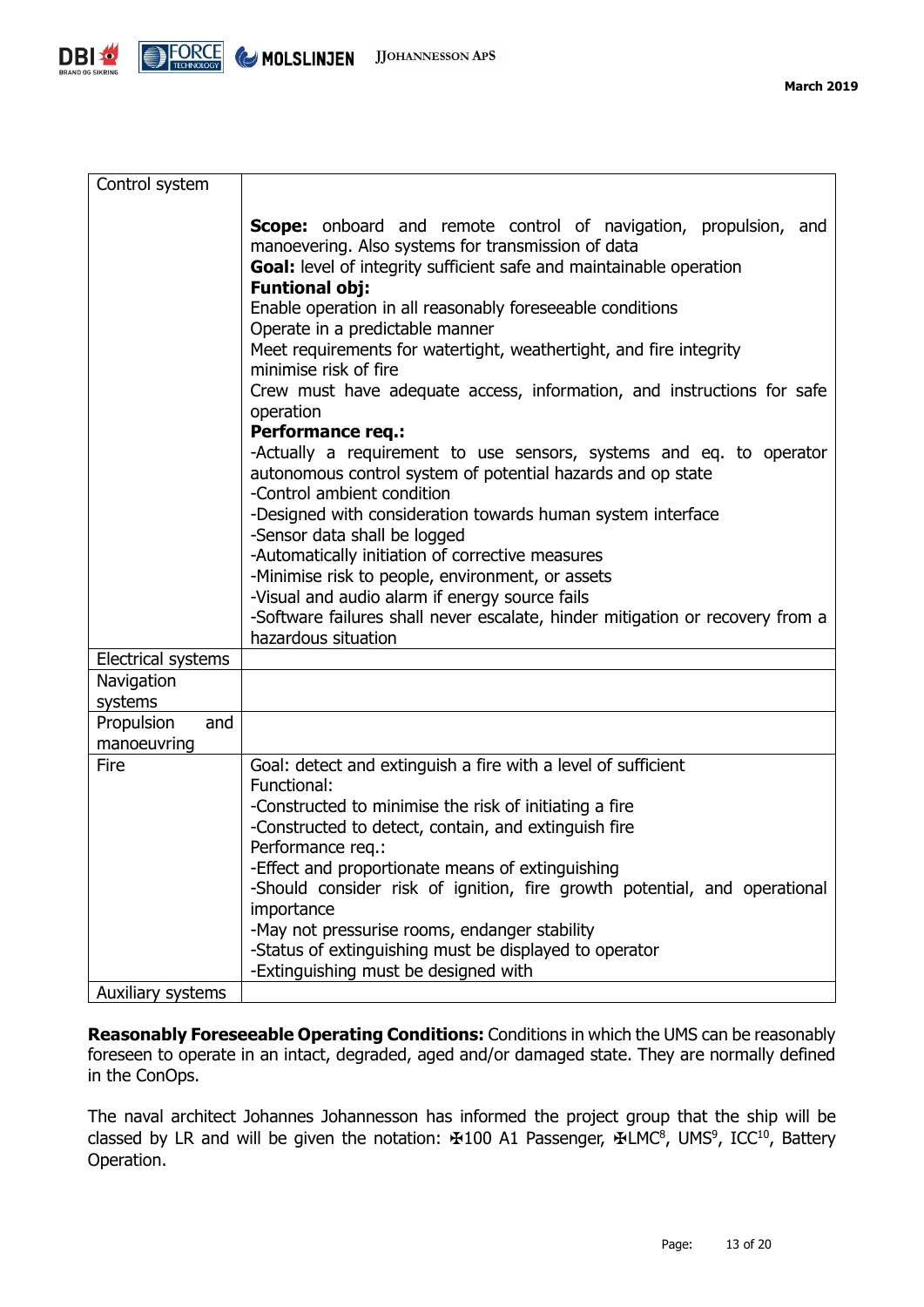

#### <span id="page-13-0"></span>**3.3.2 Bureau Veritas (BV)**

Bureau Veritas has developed a guideline for autonomous shipping, "Guidelines for Autonomous Shipping Guidance Note NI 641 DT R00 E" [1]. The guideline is split into four themes:

General

Presents the scope and methodology of the document. Further, general definitions and concepts like shore control centres are introduced.

Risk and technology assessment

The whole section introduces the concept of risk and provides some of basis for doing hazard identification in relation to navigation, voyage and emergency. This leads on to more quantitative ways of assessing and analysing risk.

Guidelines for functionality of autonomous systems

These guidelines are very specific in relation to communication, weather routing, lookout and situational awareness. For communication there are specific bandwidth that are recommend for different sort of communication. Similar requirements are in place for situational awareness and the other subjects.

Guidelines for reliability of autonomous systems

The guideline covers subjects like redundancy, cyber security and software quality assurance.

-

<sup>8</sup> LMC: Propelling and essential auxiliary machinery constructed, installed and tested under LR's Special Survey and in accordance with LR's Rules and Regulations

<sup>&</sup>lt;sup>9</sup> UMS: Ship can be operated with the machinery spaces unattended & control engineering equipment has been arranged, installed and tested in accordance with LR's Rules, or equivalent

<sup>&</sup>lt;sup>10</sup> ICC: Integrated computer control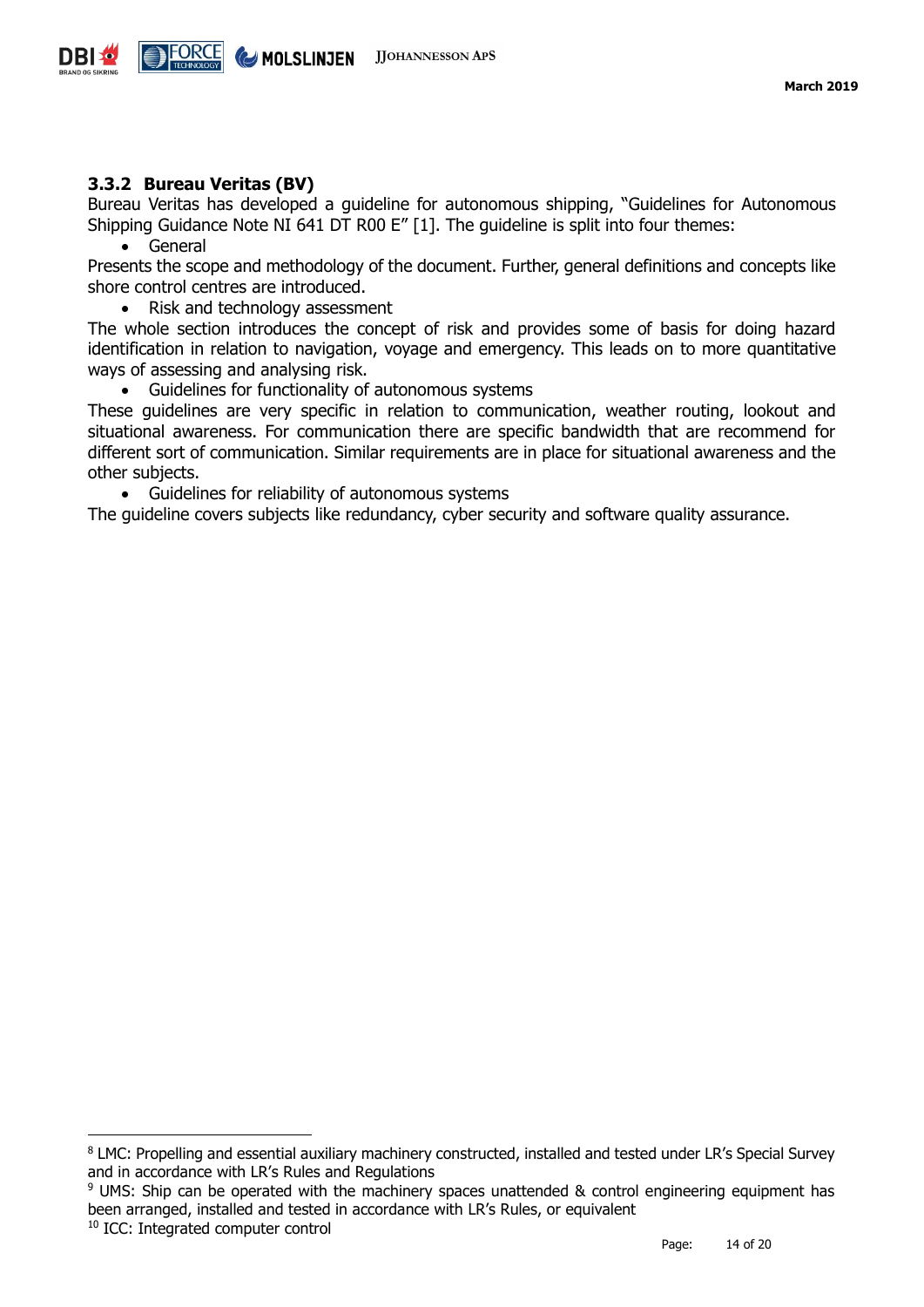## <span id="page-14-0"></span>**4 Technical Solutions**

The first and to date only full-scale test of an autonomous ship was concluded on the 3rd of December 2018, in Finland. The test was conducted on an inland ferry called Falco, on route between Pargas and Nagu south of Turku. Similar projects are underway elsewhere in the world, however, Scandinavia is amongst those currently pushing a lot of development within autonomous vessels. The below section serves to provide the reader with an idea of companies who are currently developing systems that can be implemented on ships to make them autonomous.

#### <span id="page-14-1"></span>**4.1 Suppliers**

There are currently several suppliers and developers of automation solutions for ships worldwide. The whole concept of automating processes on ships is not new and maritime autonomy has been discussed in the IMO as early as 1964. As previously mentioned, automating a process does not necessarily make it autonomous. Whether a solution can be characterised as autonomous is a question of definition.

#### <span id="page-14-2"></span>**4.1.1 Kongsberg**

Kongsberg is one of the market leaders in autonomous maritime technology.

Kongsberg are involved in 3 high-profile autonomous vessel projects called Yara Birkeland, Hrönn and, Odin. Yara Birkeland is probably the most well-known project and will be elaborated below, while Hrönn and Odin perhaps less familiar to the public.

Hrönn is supposed to be a light offshore service vessel platform that may serve offshore fish farms, offshore energy or perform hydrographic surveys.

The purpose of YARA Birkeland<sup>11</sup> is to transport containerised cargo (fertilisers) between Herøya, Brevik and Larvik in Norway. The aim is remove 40.000 truck transport journeys, between these destinations. The ship will, when built, be able to carry 120 TEU and have length of 79.5 m. To navigate and have additional environmental awareness, compared to ordinary ships, the ship is fitted with LIDAR, cameras and IR-Cameras.

Currently a model of the ship is being tested at SINTEF Ocean in Trondheim. The ship will operate with crew in the first two years and subsequently move to un-manned operation.

Furthermore, Kongsberg and Wilhelmsen have created a joint venture shipping company called massterly to establish infrastructure and services to design and operate autonomous vessels.

#### <span id="page-14-3"></span>**4.1.2 Rolls-Royce (RR)**

-

Rolls-Royce invests heavily in developing autonomous vessels and automation solutions for operating ships. One of the project that RR has taken part in is "Project SVAN - Safer Vessel with Autonomous Navigation".

One of the results of Project SVAN is seen in Figure 2: Falco - [perhaps the first autonomous full scale](#page-15-1)  [ferryFigure](#page-15-1) 2, namely the FinFerries ferry called Falco, which was retrofitted with several systems to allow for autonomous operation.

<sup>11</sup>[https://www.km.kongsberg.com/ks/web/nokbg0240.nsf/AllWeb/4B8113B707A50A4FC125811D00](https://www.km.kongsberg.com/ks/web/nokbg0240.nsf/AllWeb/4B8113B707A50A4FC125811D00407045?OpenDocument) [407045?OpenDocument](https://www.km.kongsberg.com/ks/web/nokbg0240.nsf/AllWeb/4B8113B707A50A4FC125811D00407045?OpenDocument)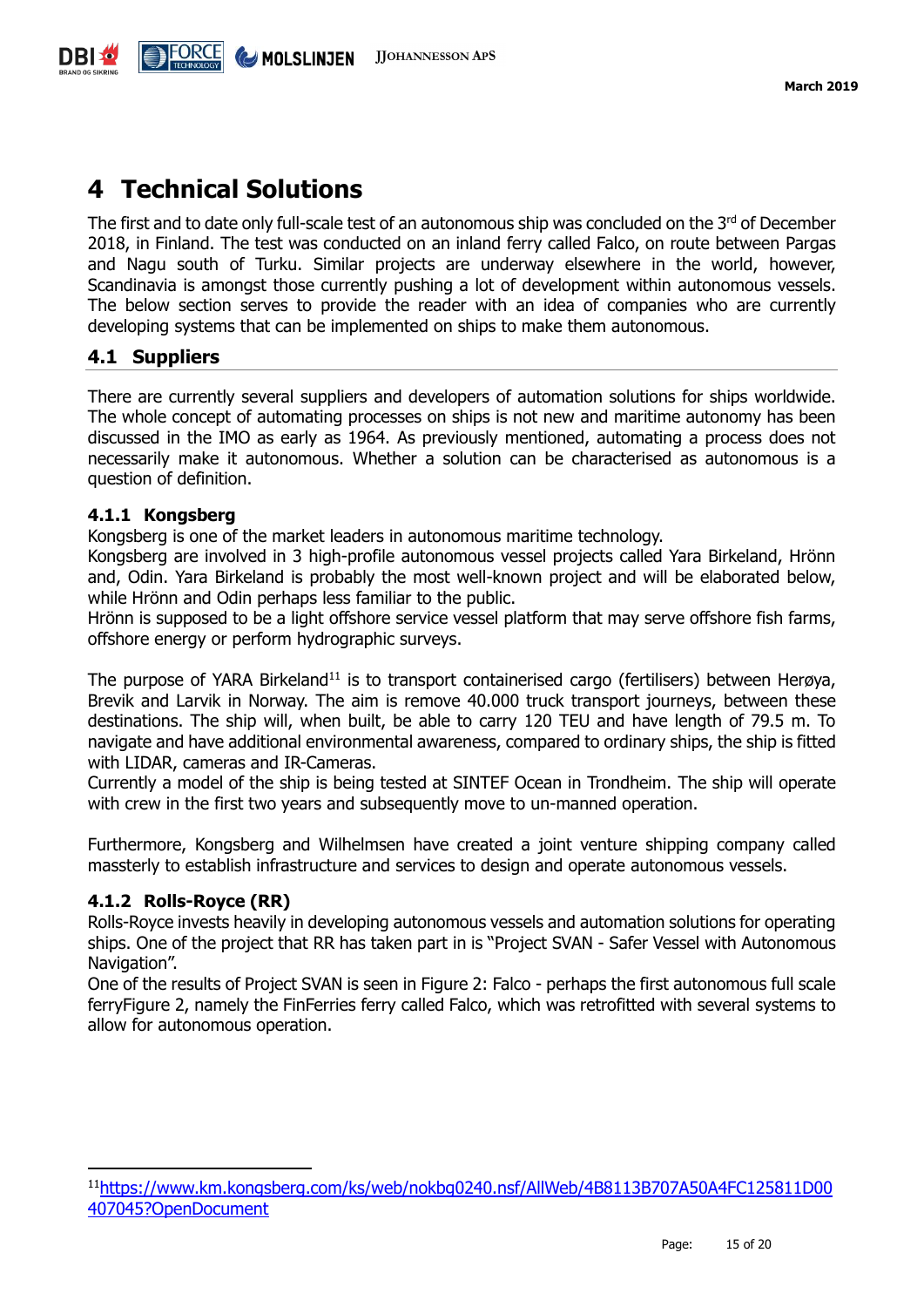



Figure 2: Falco - perhaps the first autonomous full scale ferry

<span id="page-15-1"></span>[https://yle.fi/uutiset/osasto/news/autonomous\\_ferry\\_makes\\_first\\_demonstration\\_voyage\\_in\\_finlan](https://yle.fi/uutiset/osasto/news/autonomous_ferry_makes_first_demonstration_voyage_in_finland/10537448) [d/10537448](https://yle.fi/uutiset/osasto/news/autonomous_ferry_makes_first_demonstration_voyage_in_finland/10537448)

#### <span id="page-15-0"></span>**4.1.3 Wärtsilä**

-

For the Norwegian ferry operator Norled, Wärtsilä has delivered an automatic docking system that enables the ferry Folgefonn to dock without human interaction. This system was successfully tested in April 2018. Such system should be thought of more as a pre-programmed docking procedure and not as an autonomous system<sup>12</sup>. The system was however further developed to allow fully automatic dock-to-dock navigation<sup>13</sup> by push of a button. Positional information is acquired via GNSS (GPS and similar) and a Wärtsilä system called CyScan. CyScan is essentially distance measuring system, able measure the distance between a moving vessel and a stationary reference point. This is typically employed in ships with dynamic positioning, to verify position via fixed reference points. On Folgefonn it is being tested as a secondary means for determining the ship's position during voyage<sup>14</sup>. None of the articles describing Folgefonn mention systems implemented to avoid collision or handle other processes automatically or autonomously. Meaning the master of the vessel is still an integral part of the operation, considering collision avoidance, fire safety and much more.

<sup>12</sup>[https://www.wartsila.com/twentyfour7/innovation/look-ma-no-hands-auto-docking-ferry-successfully](https://www.wartsila.com/twentyfour7/innovation/look-ma-no-hands-auto-docking-ferry-successfully-tested-in-norway)[tested-in-norway](https://www.wartsila.com/twentyfour7/innovation/look-ma-no-hands-auto-docking-ferry-successfully-tested-in-norway)

<sup>13</sup> <https://www.maritime-executive.com/article/waertsilae-conducts-autonomous-ferry-voyage-and-docking> 14[https://www.wartsila.com/media/news/28-11-2018-wartsila-achieves-notable-advances-in-automated](https://www.wartsila.com/media/news/28-11-2018-wartsila-achieves-notable-advances-in-automated-shipping-with-latest-successful-tests-2332144)[shipping-with-latest-successful-tests-2332144](https://www.wartsila.com/media/news/28-11-2018-wartsila-achieves-notable-advances-in-automated-shipping-with-latest-successful-tests-2332144)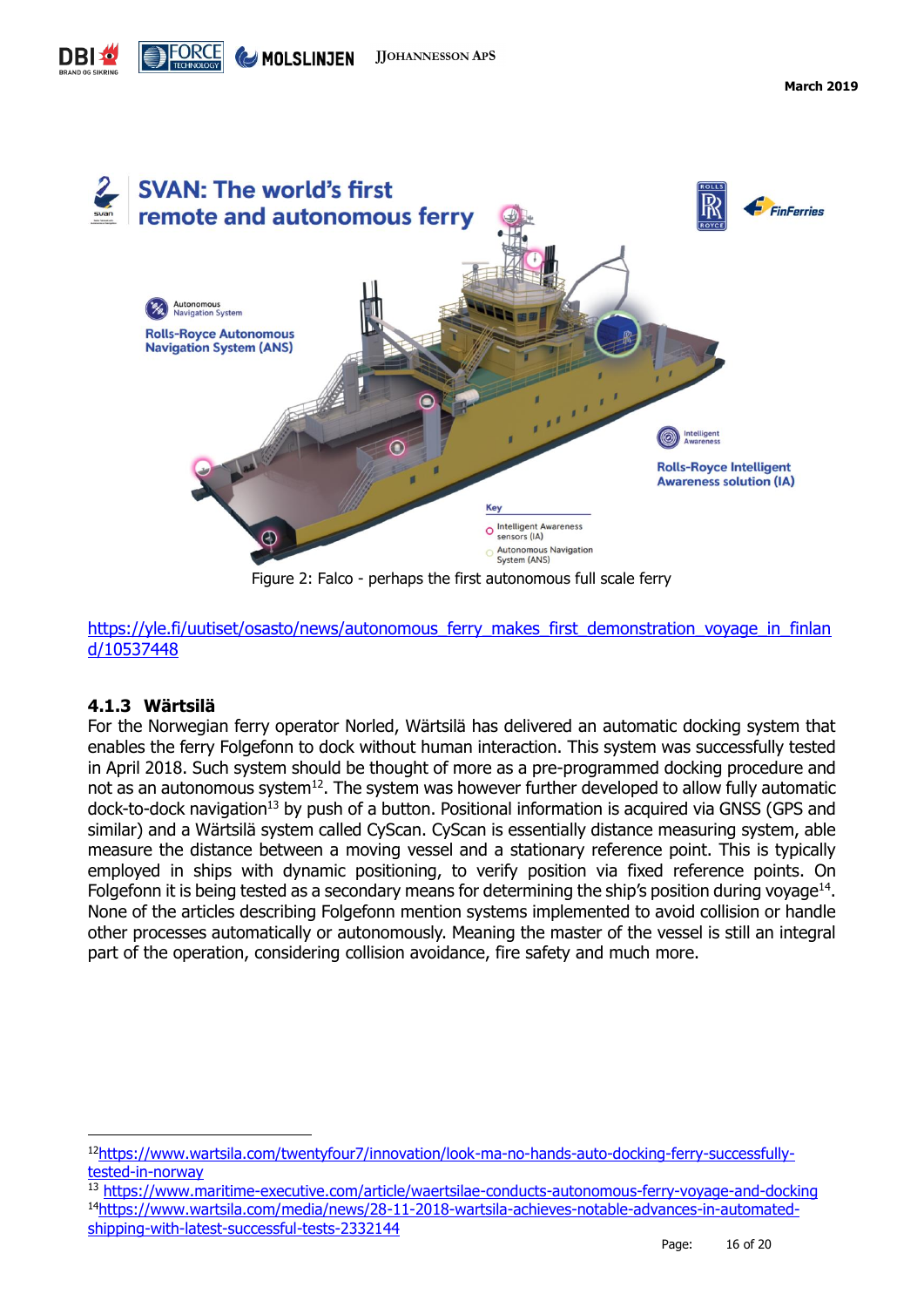## <span id="page-16-0"></span>**5 Insights from the Danish Maritime Authority**

The following section outlines insights from the Danish Maritime Authority (DMA) regarding the future of autonomous ferries in Danish waters. The insights are based on information and discussions from a meeting and dialogues between DBI and the DMA during the project period.

Specifically, the discussions were rooted in the concrete project of Sønderho II, including the current GA and the use-scenarios available to DBI at the time of the meeting (for more detail on these, see the concluding report). In addition to the concrete and specific insights gathered for the Sønderho II project, the discussions took a more general approach to evaluate the current and future state of autonomous vessels in Denmark including the DMA's viewpoints and process of approval. In order to make the insights as widely useable as possible, it is this general approach that the will be the primary focus of this section.

#### <span id="page-16-1"></span>**5.1 A general notion of support**

On an overall level, the official statement from the DMA is one of support for the development and use of new autonomous (passenger) vessel in Danish waters. This co-aligns with the political decision, as mentioned earlier, regarding the *Blue Denmark* becoming a test hub for new maritime technologies, including autonomous vessels.

However, while the support for new technologies and innovation is strong, the approach from the Danish authorities is not to provide new guidelines or rules to support or address these specifically, but rather work within the existing laws and regulations e.g. ISM code and Notice D. This will in all likelihood be the status until the IMO releases rules specific for autonomy, which is realistically not within a ten-year period. Therefore, every vessel will be approached the same in the approval process regardless of the technology used – thus leaving it to the ship-owner to document equivalent operation and safety.

#### <span id="page-16-2"></span>**5.2 Key points**

A key point from the discussions was that according to the DMA, the technology for autonomous seafaring is overall, ready and able to a satisfactory level. Not disregarding that much technological development is still needed to realize the full potential for autonomous vessels, but rather emphasizing that the current state is actually in most ways sufficient to operate safely. This notion is particularly interesting as much of the discussions regarding autonomous seafaring still takes a technological approach and focus.

This strong focus and emphasis on technology development and description proved to be a concern from the DMA's side, as a focus on use-scenarios that can then lead to risk-scenarios and ultimately risk control options is preferred. A satisfactory description of use-scenarios is a vital component in achieving approval for future autonomous ferries in Denmark. As presented by the DMA, as much as 80% of the approval can be achieved before the ship and technology design is even begun, as long as the use-cases and risk scenarios are in place to a satisfactory level.

As a consequence of this heavy emphasis on use-scenarios, the approval process is greatly dependent on specific parameters concerning the route in question. Therefore, decisions regarding operational parameters, technology and design should all be based on these parameters.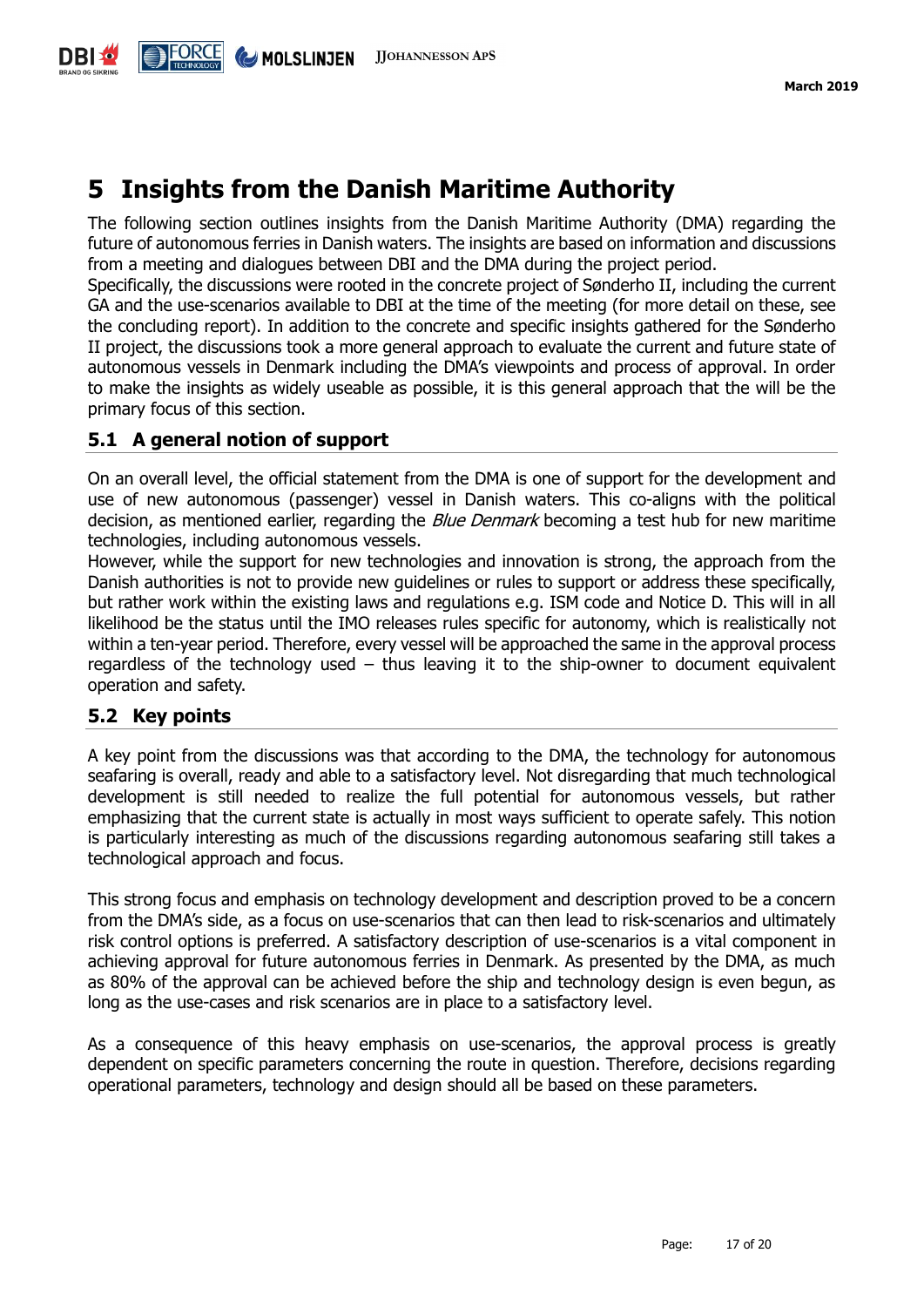

During the discussions, the DMA did point to one issue in the current state of autonomy focused technology development, primarily focused on navigation and collision avoidance. The problem, as seen by the DMA, is the ability to re-create "good seamanship" and decision-making concerning navigation through programming. The point being that navigation and decision-making is an experienced based dynamic process often supported by communication between vessels and internally on the bridge among the crew with no clear-cut defined rules. The nature of this process and the lack of defined rules makes it – according to the DMA - very difficult to re-create a solid autonomous process to handle navigation decision-making.

If a given vessel is designed, for the "safe return to port" principle, it is necessary to prove and document safety and redundancy. Specifically, the vessel must be able to return safely to port, regardless location and severity of a fire. For the specific design of Sønderho II, the concrete recommendation would be to have redundant battery rooms, propulsion (ideally one azimuth thruster in each end) and navigational equipment. It should be noted however, that a secondary bridge does not need to be a physical replica of the main bridge, but can be a mobile control device that the master can use remotely from anywhere on board the vessel.

A key point to note for future ship-owners who venture into the world of autonomous seafaring is that to obtain approval for any vessel, regardless of the technology used, equivalent safety must be documented according to the existing rules. This can be mitigated through 1) alternative design, or 2) operational changes. Alternative design is to prove and document that the design is as safe, or safer as a traditional vessel with full crew. Alternatively, operational changes can be made to mitigate concrete use-cases and thereby enable use of autonomy for specific roles or in specific use-cases.

#### <span id="page-17-0"></span>**5.3 Manning**

Regarding the topic of manning, the dialogue with the DMA covered several discussion points with insights relevant for the future of autonomous ferries in Danish waters.

Regardless of a given use-case and autonomy level for a given vessel, there must always be a designated responsible master. This means that if the vessel operates under full autonomy, a shorebased control must be ready and available to take control of the ship and be legally responsible for safe navigation. A designated person ashore will not be sufficient in case of a vessel operating under full autonomy.

The DMA was however, positive about the concept of stewards on board autonomous vessels. A similar concept is currently implemented in the Copenhagen Metro. The stewards does not control the train, but is present to assist passengers in case of any trouble or emergencies. This could be taken further on maritime vessels letting stewards be responsible for assisting in case of emergencies or evacuation, but on a daily basis function as regular service crew, handling amenities like selling coffee or food and the like.

Concerning the minimum requirement for personal on board a passenger ferry, this will depend heavily on the use-scenarios for the given vessel. There are currently small ferries operating in Danish waters with only one crewmember – however, the key to approving such a low amount of crew is down to a heavy restriction on amount of passengers. This restriction must naturally be taken into account when considering the business case for autonomous passenger ferries. Whether these rules will change with the development of autonomy is currently unclear – but for now, each case will be assessed individually based on use-case and risk scenarios.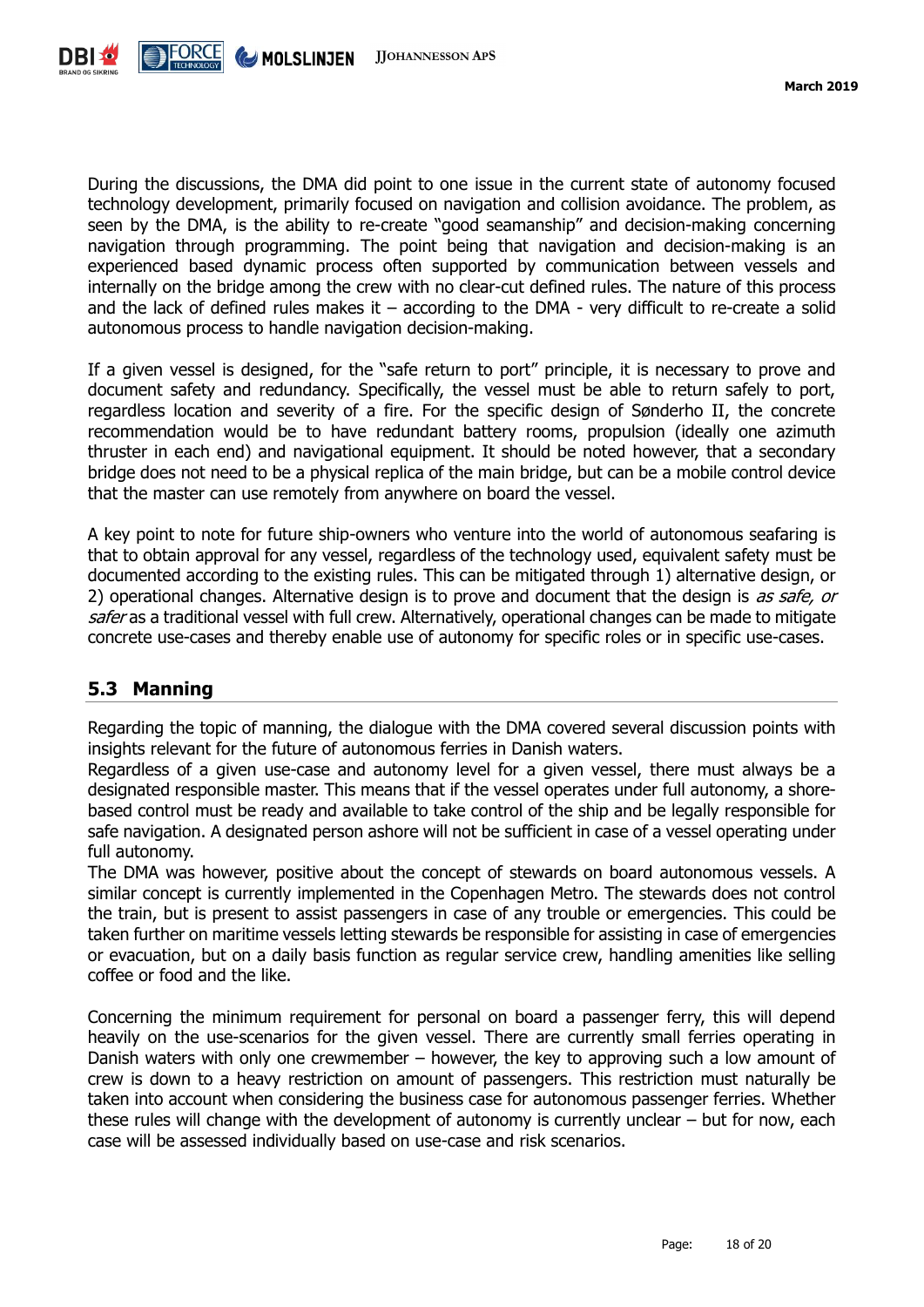

#### <span id="page-18-0"></span>**5.4 Super users**

The DMA had a positive notion towards the concept of super users. An exact definition of the term was no discussed during the dialogue. However, the concept is that certain users who either frequently uses the vessel or has special roles on board (e.g. an ambulance driver) receives special training for a specific use-case, which in turn can alter the operability of the vessel. This would e.g. enable ambulance drivers to utilize a small ferry to transport the ambulance without full manning on board.

In the concrete case of the Sønderho II, when the vessel transports the ambulance, the driver and assistant must be trained super users, so they can be responsible for their own safety and the safety of the patient.

This concept would also be relevant for *ferries on demand* where commuters can call the ferry when needed, and the vessel operates under unmanned under full autonomy.